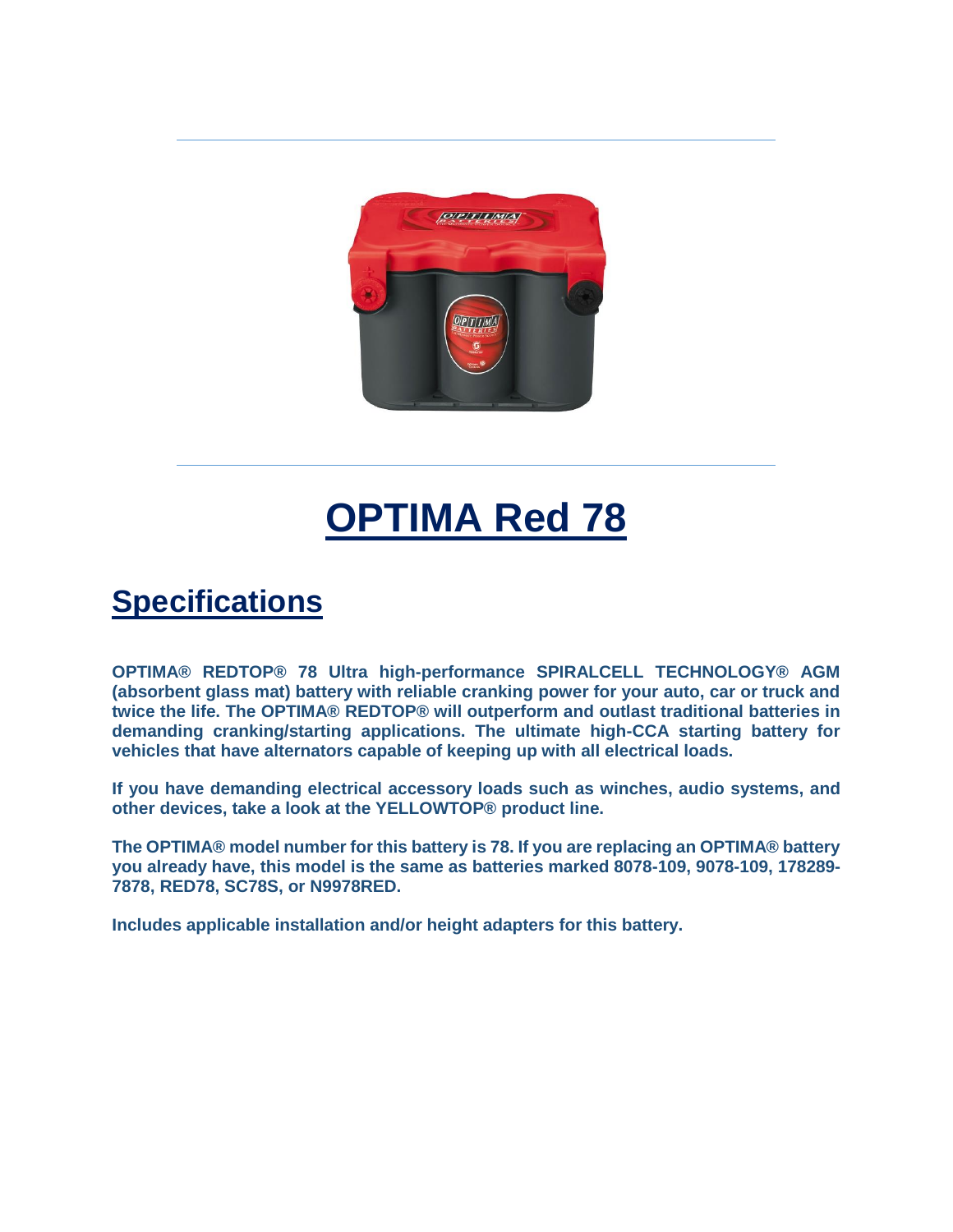| <b>Battery Model:</b> | 78                                              |
|-----------------------|-------------------------------------------------|
| <b>Part Number:</b>   | 8078-109                                        |
| <b>NSN:</b>           | Number applied for, product currently available |
| <b>UPC Code:</b>      | 8 11405 00165 9                                 |

| <b>Performance Data</b>                         |                                                                              |  |
|-------------------------------------------------|------------------------------------------------------------------------------|--|
| <b>Cold Cranking Amps:</b>                      | 800                                                                          |  |
| <b>Cranking Amps:</b>                           | 1000                                                                         |  |
| <b>Nominal Voltage:</b>                         | 12 volts                                                                     |  |
| <b>Open Circuit Voltage (fully</b><br>charged): | 12.8 volts                                                                   |  |
| <b>Internal Resistance (fully</b><br>charged):  | .0030 ohms                                                                   |  |
| <b>Capacity:</b>                                | 50 Ah (C/20)                                                                 |  |
| <b>Reserve Capacity:</b>                        | BCI: 100 minutes (25 amp discharge, 80°F (26.7°C),<br>to 10.5 volts cut-off) |  |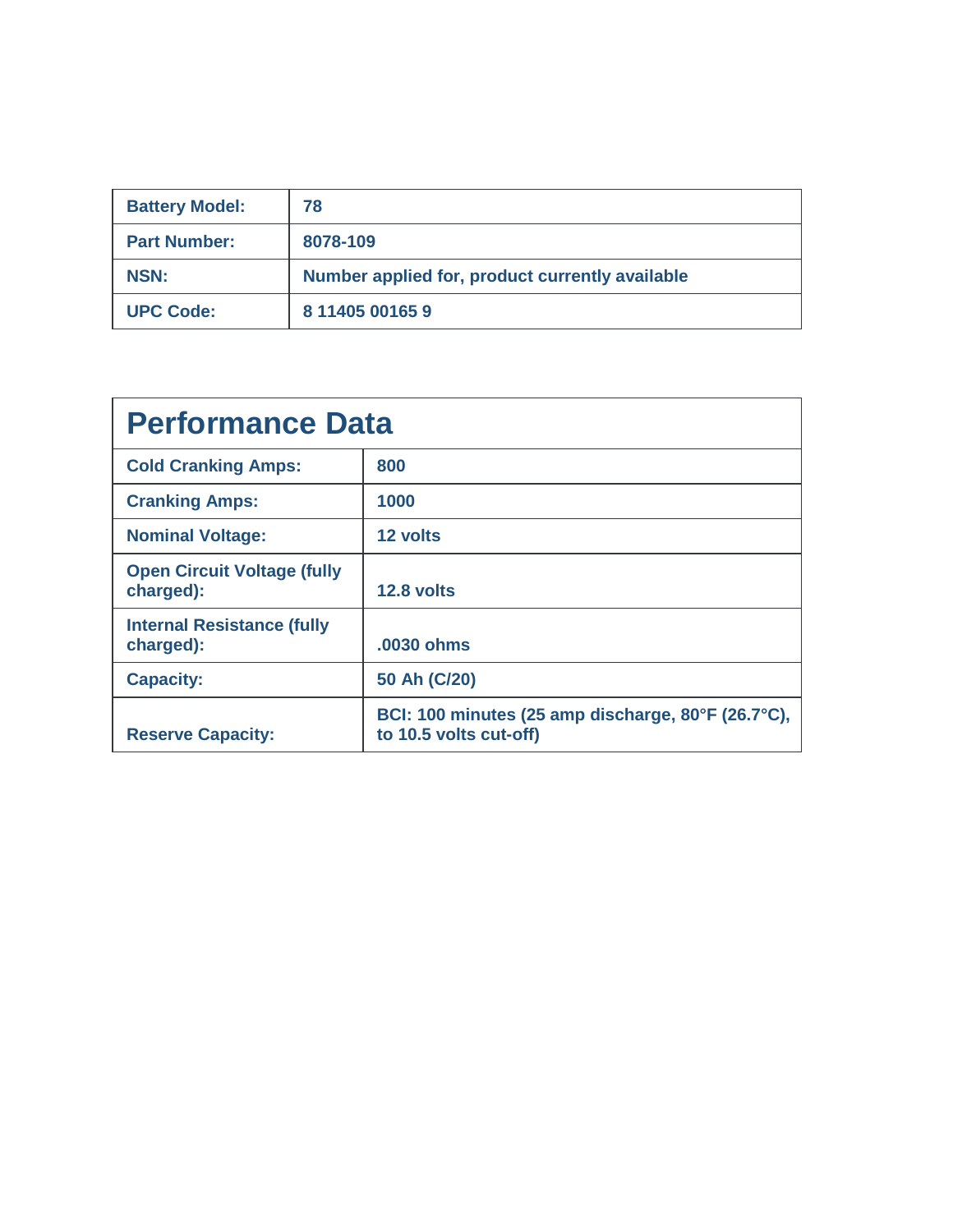| <b>Physical Characteristics</b> |                                                                                                                 |  |
|---------------------------------|-----------------------------------------------------------------------------------------------------------------|--|
| <b>Plate</b><br><b>Design:</b>  | High purity lead-tin alloy. Wound cell configuration utilizing<br>proprietary<br><b>SPIRALCELL TECHNOLOGY®.</b> |  |
| <b>Electrolyte:</b>             | Sulfuric acid, $H_2SO_4$                                                                                        |  |
| Case:                           | <b>Polypropylene</b>                                                                                            |  |
| <b>Case Color:</b>              | <b>Dark Gray</b>                                                                                                |  |
| <b>Cover Color:</b>             | "OPTIMA" Red                                                                                                    |  |
| <b>Group Size:</b>              | <b>BCI: 78</b>                                                                                                  |  |
| <b>Post Type:</b>               | <b>Side Terminal</b>                                                                                            |  |
| <b>Weight:</b>                  | 39.5 lb                                                                                                         |  |
| Length:                         | 10.06 in                                                                                                        |  |
| Width:                          | 7.31 in                                                                                                         |  |
| Height:                         | $7.25$ in                                                                                                       |  |

| <b>Power</b>                |                  |
|-----------------------------|------------------|
| $CCA$ (BCI 0°F):            | 800 amps         |
| $MCA$ (BCI 32 $\degree$ F): | <b>1000 amps</b> |